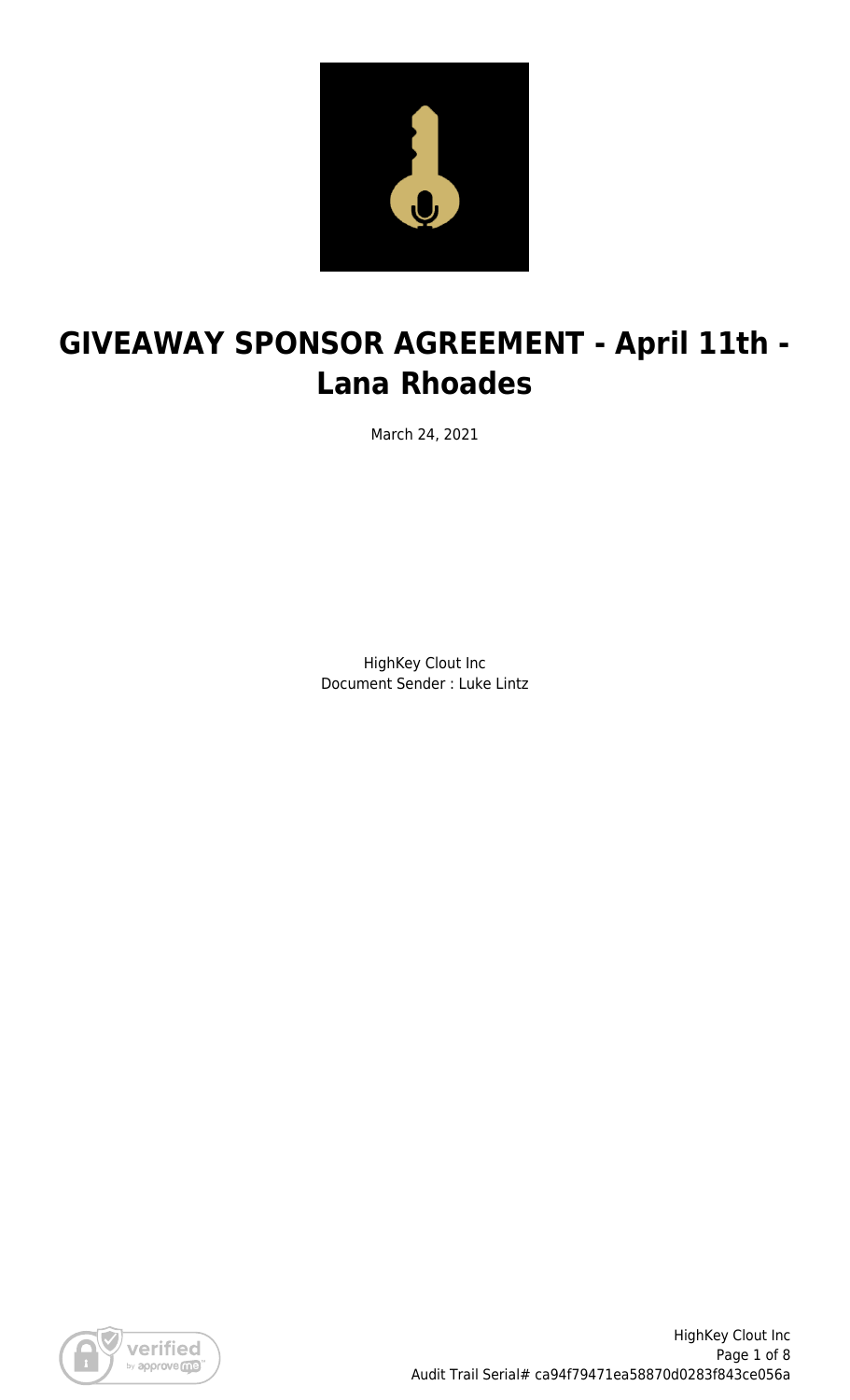### GIVEAWAY SPONSOR AGREEMENT - April 11th - Lana Rhoades

This agreement ("Agreement"), which is made and entered into as of the date of Company's signature below (the "Effective Date"), by and between {{billing\_first\_name}} {{billing\_last\_name}}, ("Client"), with an address of {{billing\_address\_1}}, {{billing\_city}}, {{billing\_postcode}}, {{billing\_country}}, , Attn.: {{billing\_first\_name}} {{billing\_last\_name}}, Email: {{billing\_email}}, on the one hand, and HighKey Enterprises LLC ("Company"), with an address of 250 Ave Ponce de Leon, Ste 301 PMB 0801, San Juan, PR 00918, Attn: Luke Lintz, Email: accounting@highkeyclout.com, on the other hand, constitutes the terms and conditions for Sponsor's participation in one (1) of Company's giveaways (the "Giveaway"). Sponsor and Company are sometimes hereinafter collectively referred to as the "Parties" or individually as the "Party".

1. Sponsor's Participation in The Giveaway. In consideration of the Participation Fee (as defined herein below), Company will include Sponsor in the Giveaway in accordance with the following. While the terms & conditions of the Giveaway are still being finalized, during the Giveaway Period (as defined herein below), Company's Instagram account (@highkeyclout, or such other Instagram account as directed by Company) will "follow" Sponsor's Instagram account and, as a condition of entering the Giveaway and in an effort to drive traffic to Sponsor's Instagram account, Company shall require each entrant to "follow" Sponsor's Instagram account. The Sponsor Instagram account to be included in the Giveaway is as follows:

("Sponsor's Instagram Account(s)")

Company estimates that by sponsoring the Giveaway, Sponsor's Instagram account may have an estimated gain of Forty Thousand (40,000) Instagram followers. However, Company makes no representation or warranty that Sponsor will gain any followers and, in the event Sponsor does gain followers, makes no representation or warranty regarding the retention of the followers, as the Parties acknowledge that social media user retention is largely based on content and Company makes no representation or warranty that Sponsor's content will retain said followers post Giveaway Period. Accordingly, it will solely be Sponsor's obligation to retain the followers.

- 2. Giveaway Launch Date / Giveaway Period. The tentative launch date of the Giveaway is currently scheduled to be on or about April 11th, 2021 and will run for seven (7) days (i.e., the Giveaway will end on or about April 18th, 2021) (the "Giveaway Period"); provided, said date(s) and/or the Giveaway Period may be reasonably altered at Company's sole discretion.
- 3. Giveaway Promotion: Prior to and during the Giveaway Period (the dates and times of which shall be determined by Company), Company shall engage social media influencers to promote the Giveaway via their Instagram accounts. As of the date hereof, Company has engaged @lanarhoades on Instagram to promote the Giveaway.
- 4. Participation Fee. In full consideration for the Sponsor's participation in the Giveaway, Sponsor will pay Company the guaranteed pay-or-play sum of U.S. Seven Thousand Dollars (\$7,000.00) minus any applicable discounts directly given by Company (the "Participation Fee"). If the payment is made via credit card or PayPal there will be a merchant processing fee of four percent (4%) thereof, added to the participation fee. Company shall be deemed pay-or-play upon execution of this Agreement. Sponsor shall pay to Company the Participation Fee via credit card, Wire Transfer or PayPal upon Sponsor's execution of this Agreement into the following accounts (Sponsor to inform Company where the Participation Fee was sent):

Account Name: HighKey Enterprises LLC Account Number: 030229162 Bank Address: 208 Av. Luis Muñoz Rivera, San Juan, 00918 Routing Number: 021502011 Swift Code: BPPRPRSX Beneficiary Address: 250 Ave Ponce de Leon, Ste 301 PMB 0801, San Juan, PR 00918

Please Note: This is a USD currency bank account

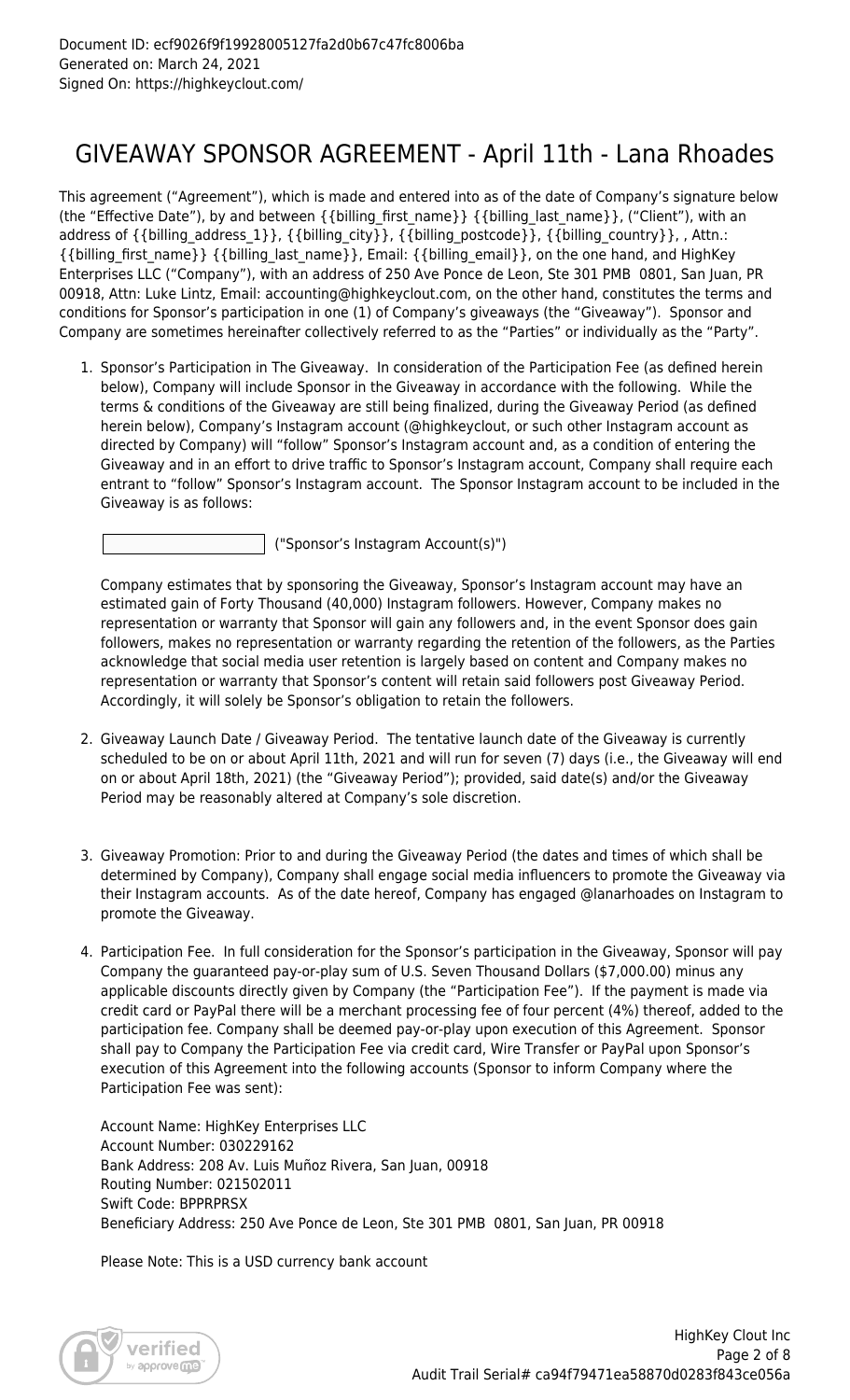Unless and until Sponsor pays and Company receives the Participation Fee in whole, Company shall be under no obligation to include Sponsor in the Giveaway. By executing this Agreement, Sponsor agrees to refrain from initiating any chargebacks. Defaulting on any payments will result in immediate termination of all services.

- 5. Sponsor's Giveaway Social Media Posts. While not required, Sponsor is encouraged to promote the Giveaway on Sponsor's social media platforms. The creative of said social media posts shall be at Sponsor's discretion, provided Sponsor shall include the required hashtags and "@"s provided to Sponsor for inclusion therein, as well as #Giveaway.
- 6. Ownership.
	- Deliverables. "Deliverables" means each item of social media content Company causes to be posted by Company and/or any of her affiliates, employees, sponsors, and/or associates, including, without limitation, the influencers, in connection with the Giveaway, including any photographs, video footage, artwork and written work identified. Company will retain all ownership rights in the Deliverables, subject to the terms of a license provided for Sponsor Materials (as defined below) and shall have the right to use, reuse, reproduce, copyright, and exhibit them in any/all manners.
	- o Sponsor Materials. Sponsor may provide Company with materials owned by the Sponsor or another third party ("Sponsor Materials"), for use in connection with the Deliverable(s), including, without limitation, Sponsor's name, likeness, and/or social media handle. Sponsor Materials shall remain the sole and exclusive property of Sponsor and/or the respective third party, as applicable, including all intellectual property rights therein; provided, Sponsor hereby grants or will cause to be granted to Company a non-exclusive, royalty-free, perpetual, irrevocable, worldwide license to use, copy, distribute, display, perform and transmit the Sponsor Materials as incorporated in the Deliverables; provided, notwithstanding the foregoing, nothing herein shall require Company to remove and/or delete any social media content incorporating Sponsor Materials created and posted during the Giveaway Period following the duration of this Agreement (i.e., the Deliverables can live passively in perpetuity on Company's social media platforms). Sponsor represents and warrants he owns the right to license or sub-license any of the Sponsor Materials provided to Company.
	- o Company License. Solely during the Giveaway Period, Sponsor shall have the right to (i) promote or "whitelist" the Deliverables and (ii) share, like, and/or re-post the Deliverables solely on Sponsor's owned and operated social media channels; provided, Sponsor shall not be permitted to edit and/or modify the Deliverables before sharing, liking, and/or re-posting the Deliverables. Following the Giveaway Period, neither Party shall have the obligation to delete the Deliverables; provided, Sponsor shall not be permitted to "whitelist", promote, share, like, and/or repost the Deliverables following the Giveaway Period (i.e., there shall be no post Giveaway Period use of the Deliverables). Apart from the above, Sponsor will not exploit or distribute the Deliverables in any manner, including, without limitation, by using the Deliverables in any form of advertising or commercial tie-ins without the explicit permission of Company in each instance.
- 7. Representations and Warranties; Indemnity. Sponsor represents and warrants that (i) Sponsor has the full right and authority to enter into this Agreement, to grant the rights herein granted, and to perform its obligations hereunder; (ii) Sponsor shall comply with all laws, regulations, and Instagram rules in connection with the Sponsor Services, including, without limitation, the Federal Trade Commission ("FTC"); and (iii) any products given to Company for inclusion in the Deliverables and/or Giveaway, if any, are safe and merchantable for its intended purpose. Each Party shall indemnify the other against any third party liability, damages, costs and expenses (including reasonable outside attorneys' fees and costs) incurred by reason of any claim arising in connection with any uncured material breach of their respective covenants, representations, warranties or agreements herein. Any social media gain discussed by the parties is an estimate, and not a guarantee. Sponsor shall indemnify, defend, and hold harmless Company and their employees, agents, and representatives from and against any and all claims, suits, damages, liabilities, costs, and expenses (including reasonable outside attorneys' fees and court costs) arising out of or relating to the exploitation, production, manufacturing, and advertising of Sponsor's products and/or services and/or any element thereof, including, without limitation, Sponsor's social media accounts, any Sponsor Materials and/or advertising material furnished by Sponsor. Company shall have the right to approve any counsel retained to defend against any claim in which Company or its affiliates are named as a defendant. Additionally, Company shall have the right to

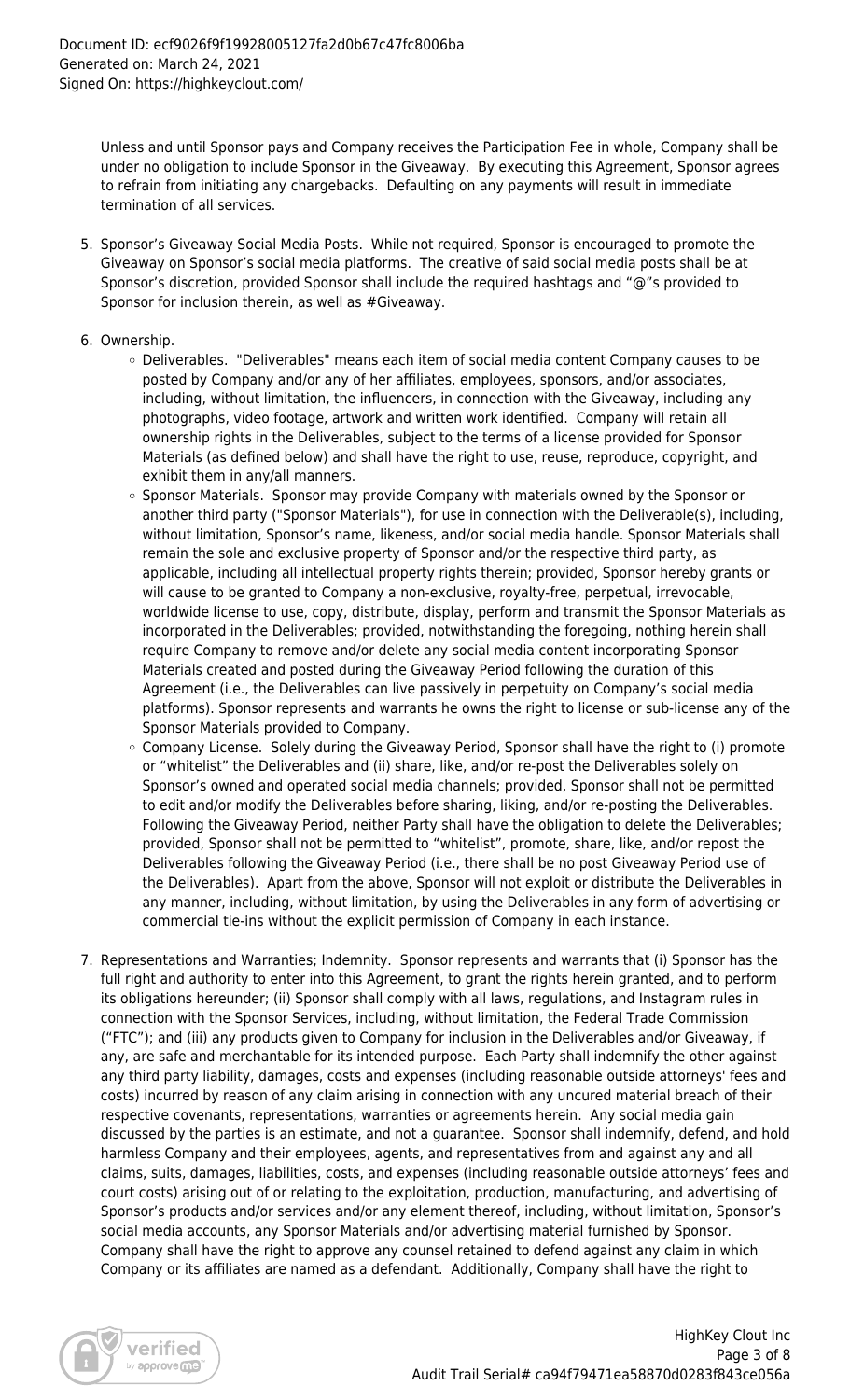control and participate in the defense of any such claim concerning matters that relate to Company. Sponsor will not settle any such claim without Company's prior written consent. This indemnification shall survive termination and/or expiration of this Agreement.

- 8. Confidential Information. "Confidential Information" means the proprietary information exchanged between each of the Parties, which includes, without limitation, non-public information (tangible or intangible) regarding a Party's products and services, campaigns, technology, designs, techniques, research, know-how, specifications, product plans, pricing, customer information, user data, current or future strategic information, current or future business plans, policies or practices, employee information, and other business and technical information, which is either (a) marked "confidential" or "proprietary" at the time of disclosure by the disclosing party; or (b) by its nature or content is reasonably distinguishable as confidential or proprietary to the receiving party. Each Party agrees to hold the Confidential Information in confidence and to not use or disclose it to a third party. The receiving party shall protect the Confidential Information by using the same degree of care, but no less than a reasonable degree of care (including reasonable security measures), to prevent the unauthorized use, dissemination or publication of Confidential Information as the receiving party uses to protect its own Confidential Information of like nature. If either Party authorizes the other to make copies of Confidential Information, the other Party's proprietary rights notices shall be reproduced in the same manner as the original Confidential Information. The receiving party may disclose the Confidential Information to its employees, agents, business, legal, and financial advisers and independent contractors with a need-to-know, only as necessary to fulfill the Services and provided such parties have executed a written non-disclosure agreement substantially as protective of Confidential Information as this Agreement. The receiving party shall promptly notify the disclosing party of any actual or suspected misuse or unauthorized disclosure of the disclosing party's Confidential Information. Confidential Information shall not include information that (a) is made generally available in the public domain prior to time of disclosure; (b) is or becomes publicly available through no act or omission by the receiving party; (c) was already in the receiving party's possession without restriction before receipt from the disclosing party and was not subject to a duty of confidentiality; (d) is rightfully disclosed to the receiving party by a third party without confidentiality restrictions; or (e) that the receiving party independently developed without use of or reference to Confidential Information. The receiving party may disclose the disclosing party's Confidential Information as required by law or court order provided: (i) the receiving party reasonably notifies the disclosing party in writing of the requirement for disclosure, unless notice is prohibited by law; and (ii) discloses only that portion of the Confidential Information legally required. Any such disclosure of Confidential Information shall not otherwise relieve receiving party of any of its obligations hereunder.
- 9. Force Majeure. If Company's services are prevented, rendered impossible, or unfeasible by sickness or disability of Company or the influencers, technology failure, unforeseen emergency of Company and/or the influencers, any act or regulation of any public authority, or by reason of riot, strike, acts of terrorism, epidemic, war or declaration of disaster by federal or state government, or other preventing acts (e.g., an event which causes a rapid spike in internet activity, like a celebrity death, etc.) (each a "Force Majeure Event"), it is understood and agreed that there shall be no claim for damages by either Party and Company shall not be deemed in breach of this Agreement. In the event of a Force Majeure Event, the parties agree to negotiate in good faith to reschedule service dates, subject to Company's availability, on the terms and conditions set forth herein.
- 10. Notices. All notices and other communications, including payments, under this Agreement shall be made in writing and shall be delivered by hand or sent by fax, electronic mail (including text message, email, and Instagram direct message, with confirmed receipt), or sent by prepaid express mail or reputable overnight courier service, and shall be deemed given when so delivered by hand fax, electronic mail, or if express mailed or couriered, three (3) business days after mailing or deposit with such express mail service or courier to the Parties at the following addresses (or at such other address for a Party as shall be specified by like notice):

If to Company: HighKey Enterprises LLC HighKey Enterprises 250 Ave Ponce de Leon Ste 301 PMB 0801 San Juan, PR 00918

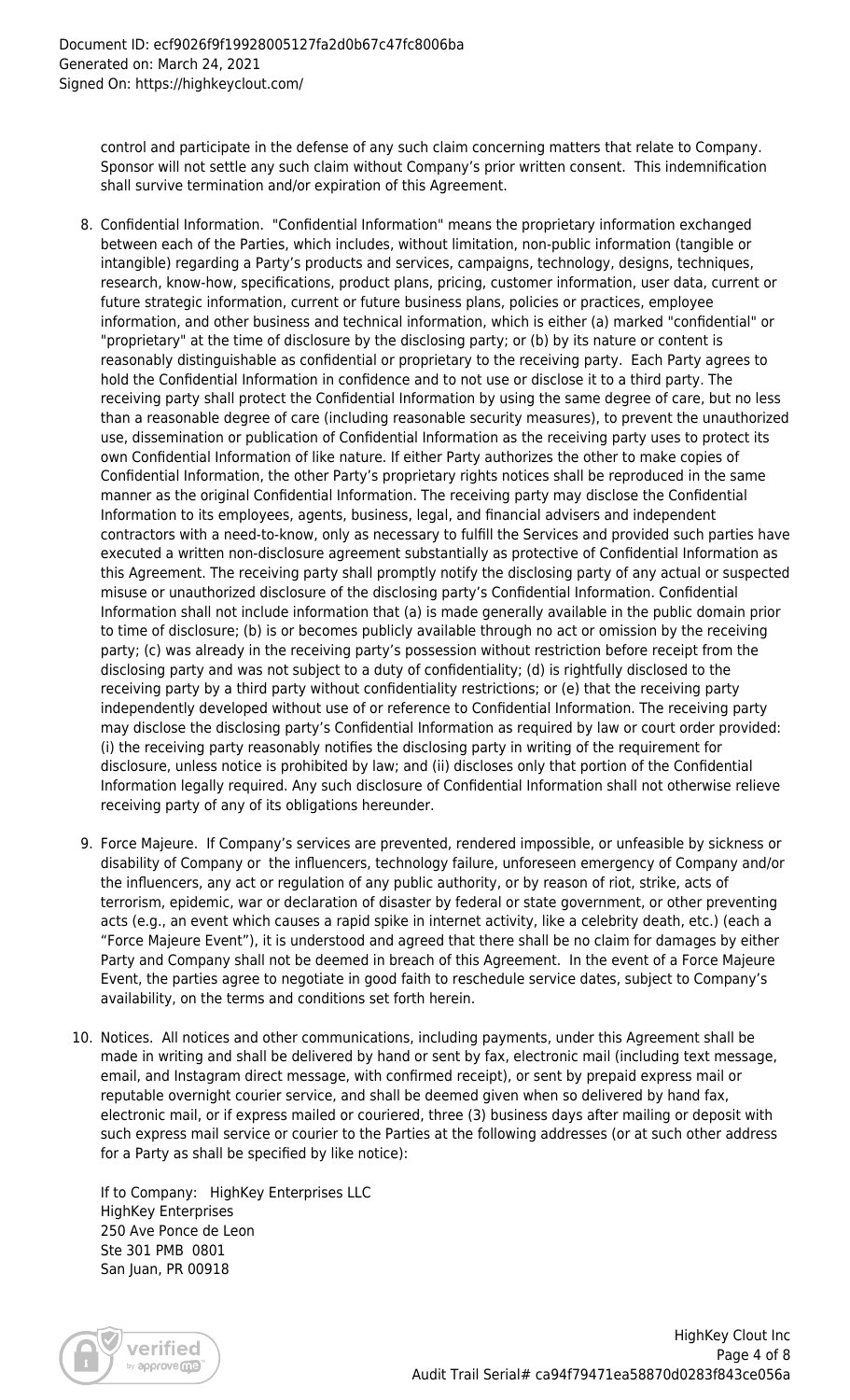Email: accounting@highkeyclout.com Attn.: Luke Lintz

If to Sponsor:

(Sponsor's contact and billing details can be found in the corresponding invoice after the transaction is processed)

- 11. Term and Termination.
	- This Agreement will commence on the Effective Date and, unless terminated earlier in accordance with the terms of this Agreement, will remain in force and effect for as long as the Giveaway is active and/or Company is performing the services outlined herein.
	- $\circ$  Either Party may terminate this Agreement if the other Party breaches any material term of this Agreement and fails to cure such breach. Neither Party hereunder shall be deemed in breach hereof until the non-breaching party provides the breaching party with written notice of said breach and the breaching party fails to cure said breach within ten (10) days of receiving such written notice; provided, Company shall be permitted to immediately terminate this Agreement at any time prior to receipt of the Participation Fee. Adequacy of cure shall be judged by the nonbreaching party's reasonable business judgment.
	- Upon expiration or termination of this Agreement, Sponsor will immediately cease using any/all deliverables other than as permitted under this Agreement.
	- Those terms that by their nature should survive expiration or termination of this Agreement shall survive, including, without limitation, each Party's respective obligations, ownership, and indemnification.
- 12. Dispute Resolution and Binding Arbitration. Client and Company recognize that disputes arising under this Agreement are best resolved at the working level by the Parties directly involved. Both Parties are encouraged to be imaginative in designing mechanisms and procedures to resolve disputes at this level. Such efforts shall include the referral of any remaining issues in dispute to higher authority within each participating Party's organization for resolution. Failing resolution of conflicts at the organizational level, Client and Company agree that any and all remaining controversies, claims or disputes arising out of or related to this Agreement or the interpretation, performance, or breach thereof, including alleged violations of statutory or common law rights or duties, and the determination of the scope or applicability of this agreement to arbitrate ("Dispute"), except as otherwise set forth below, shall be resolved according to the following procedures which shall constitute the sole dispute resolution mechanism hereunder. In the event that the Parties are unable to resolve any Dispute informally, then such Dispute shall be submitted to confidential final and binding arbitration to be administered by the American Arbitration Association (or any like organization successor thereto) in the Commonwealth of Puerto Rico in accordance with the American Arbitration Association's Commercial Arbitration Rules and Mediation Procedures. The arbitration shall be conducted, and the award shall be rendered in the English language. The parties agree that any and all disputes shall be submitted to confidential, binding arbitration, before a single neutral arbitrator, who shall possess no less than ten (10) years of experience in entertainment matters. Client further agrees to waive his/her right to a trial by jury. The arbitration shall be conducted before a single neutral arbitrator appointed in accordance with the Commercial Arbitration Rules. The arbitrator will provide a detailed written statement of decision, which will be part of the arbitration award and admissible in any judicial proceeding to confirm, correct or vacate the award. Unless the parties agree otherwise, the neutral arbitrator and the members of any appeal panel shall be former or retired judges or justices of any Commonwealth of Puerto Rico court. The Parties shall share the cost of the arbitration; provided, the prevailing party shall be entitled to their fees and costs associated with the arbitration, including outside attorney's fees. If either Party refuses to perform any or all of its obligations under the final arbitration award (following appeal, if applicable) within thirty (30) days of such award being rendered, then the other Party may enforce the final award in any court of competent jurisdiction in Puerto Rico. The Party seeking enforcement of any arbitration award shall be entitled to an award of all costs, fees and expenses, including reasonable outside attorney's fees, incurred in enforcing the award, to be pay by the Party against whom the enforcement is ordered. The arbitrator will have no authority to award consequential, special, indirect, punitive, exemplary or incidental damages, including, without limitation, lost profits and opportunity costs. Except as may be required by law, neither a party, nor the arbitrator may disclose the existence, content or results of any arbitration without the prior written consent of both parties, unless to protect or pursue a legal right. If either party, notwithstanding the foregoing, should attempt either to resolve

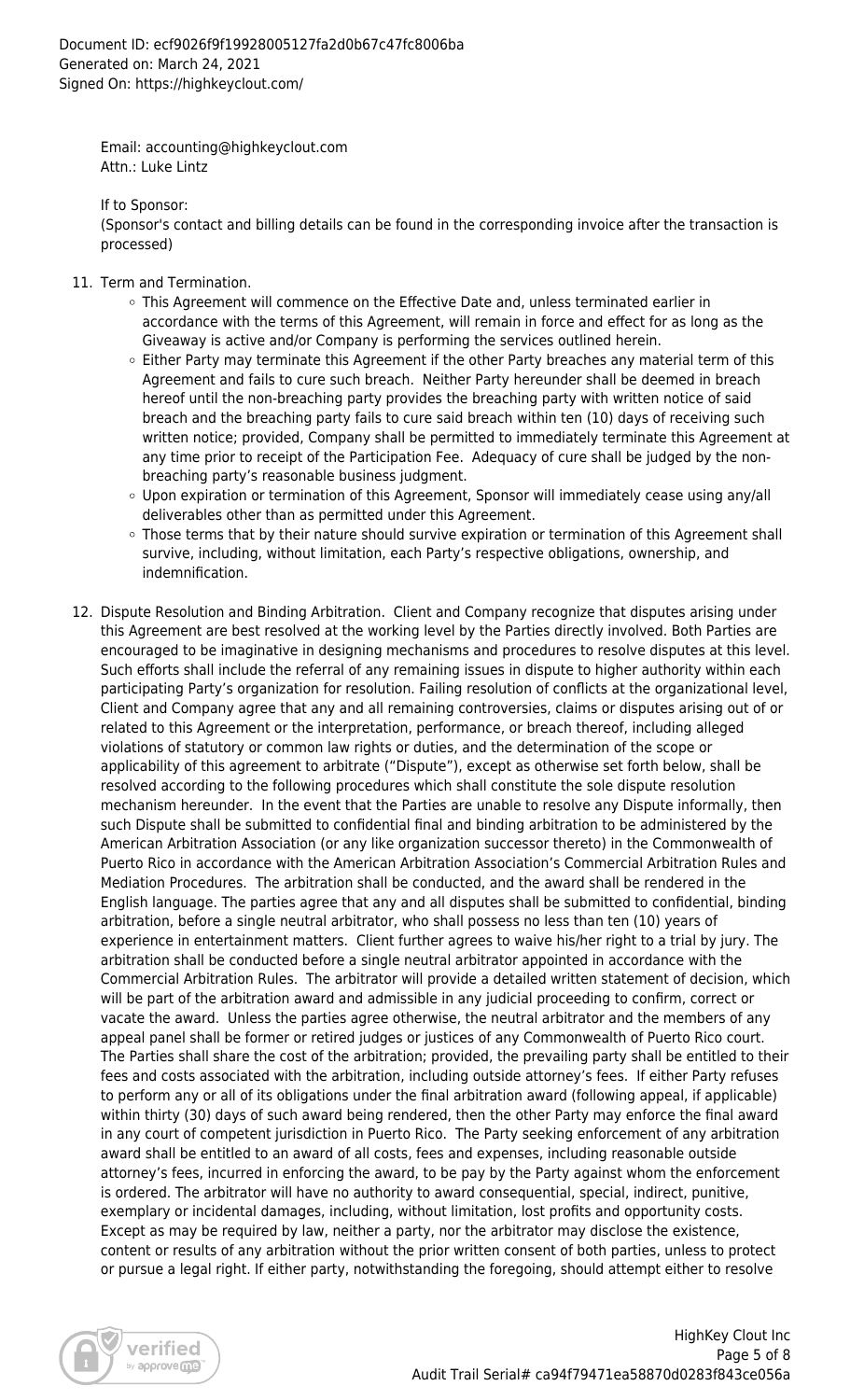any dispute arising in connection with this Agreement in a court of law or equity or to forestall, preempt, or prevent arbitration of any such dispute by resort to the process of a court of law or equity, and such dispute is ultimately determined to be arbitrable by such court of law or equity, the Arbitrator shall include in his award an amount for the other party equal to all of that other party's costs, including attorney's fees, incurred in connection with such arbitrability determination.

- 13. General.
	- $\circ$  Assignment. Sponsor shall not be permitted to assign, delegate or otherwise transfer this Agreement without the prior written consent of Company. Any attempted assignment, transfer or delegation, without such consent, will be void.
	- $\circ$  No Injunctive Relief. It is further agreed that Sponsor's rights and remedies in the event of a failure or an omission constituting a breach of the provisions of this Agreement shall be limited to the Sponsor's right, if any, to recover damages in an action at law, but in no event shall Sponsor be entitled by reason of any such breach to terminate this Agreement, or to enjoin Company in any way.
	- $\circ$  No Defamatory Statements. Sponsor agrees that Sponsor will not make any statement, or take any other action, to disparage, defame or compromise the goodwill of Company or its employees, owners and affiliates. In addition to injunctive relief and actual damages, Sponsor agrees any breach or violation by Sponsor of the foregoing sentence shall result in substantial damages and injury to Company, the precise amount of which would be extremely difficult or impracticable to determine. Accordingly, the parties have made a reasonable endeavor to estimate a fair compensation for potential losses and damages to Company and, therefore, Sponsor further agree, that in addition to the remedies set forth herein, Sponsor will also be obligated to pay, and agrees to pay to Company, the sum of One Million Dollars (\$1,000,000) as a reasonable and fair amount of liquidated damages to compensate Company for any loss or damage resulting from each breach by Sponsor of the forgoing terms. The parties intend that such damages constitute compensation and not a penalty. The parties hereto further agree that such sum bears a reasonable and proximate relationship to the actual damages which Company may suffer from each breach of the terms of this Agreement.
	- $\circ$  Release. Sponsor (on behalf of itself and its heirs, next of kin, spouse, guardians, legal representatives, employees, executors, administrators, agents, successors and assigns (collectively, the "Releasing Parties") hereby agree not to sue and irrevocably and unconditionally release, waive and forever discharges Company and their successors, assigns, licensees, distributors, sponsors, and advertisers, and each of the foregoing's respective past, present and future officers, directors, agents, representatives, shareholders and employees, jointly and individually (collectively, "Released Parties"), from any and all manner of liabilities, claims and demands of any kind or nature, whatsoever, in law or equity, whether known or unknown, suspected or unsuspected, and whether or not concealed or hidden, that Sponsor may now have or may hereafter have (including, but not limited to, for defamation, invasion of any rights of privacy, right of publicity or personality, intentional or negligent infliction of emotional distress, infringement of copyright or trademark or violation of any other right), which arise out of or relate in any way, directly or indirectly, to the Sweepstakes or any rights therein which Sponsor or any Releasing Parties ever had, now has, or in the future may have against any Released Parties. Sponsor acknowledges that there is a possibility that subsequent to the execution of this Agreement, Sponsor may discover facts or incur or suffer claims which were unknown or unsuspected at the time this Agreement was executed, and which if known by Sponsor at that time may have materially affected Sponsor's decision to execute this Agreement. Sponsor acknowledges and agrees that by reason of this Agreement, and the release contained in the preceding sentences, Sponsor is assuming any risk of such unknown facts and such unknown and unsuspected claims.
	- Limitation of Liability**:** Under no circumstances shall Company be liable to Sponsor for consequential, special, indirect, punitive, exemplary or incidental damages, including, without limitation, lost profits and opportunity costs, arising out of this Agreement, and Company's total liability in connection with this Agreement shall not exceed the Participation Fee amount.
	- $\circ$  Misc. This Agreement shall be construed in accordance with the laws of the Commonwealth of Puerto Rico. Jurisdiction and venue of all matters relating to this Agreement will be vested exclusively in the federal, state and local courts within the Commonwealth of Puerto Rico, to which the parties hereby agree to submit any controversy arising hereunder, excluding that body of law pertaining to conflicts of laws and agree to accept service by mail (including email) to the

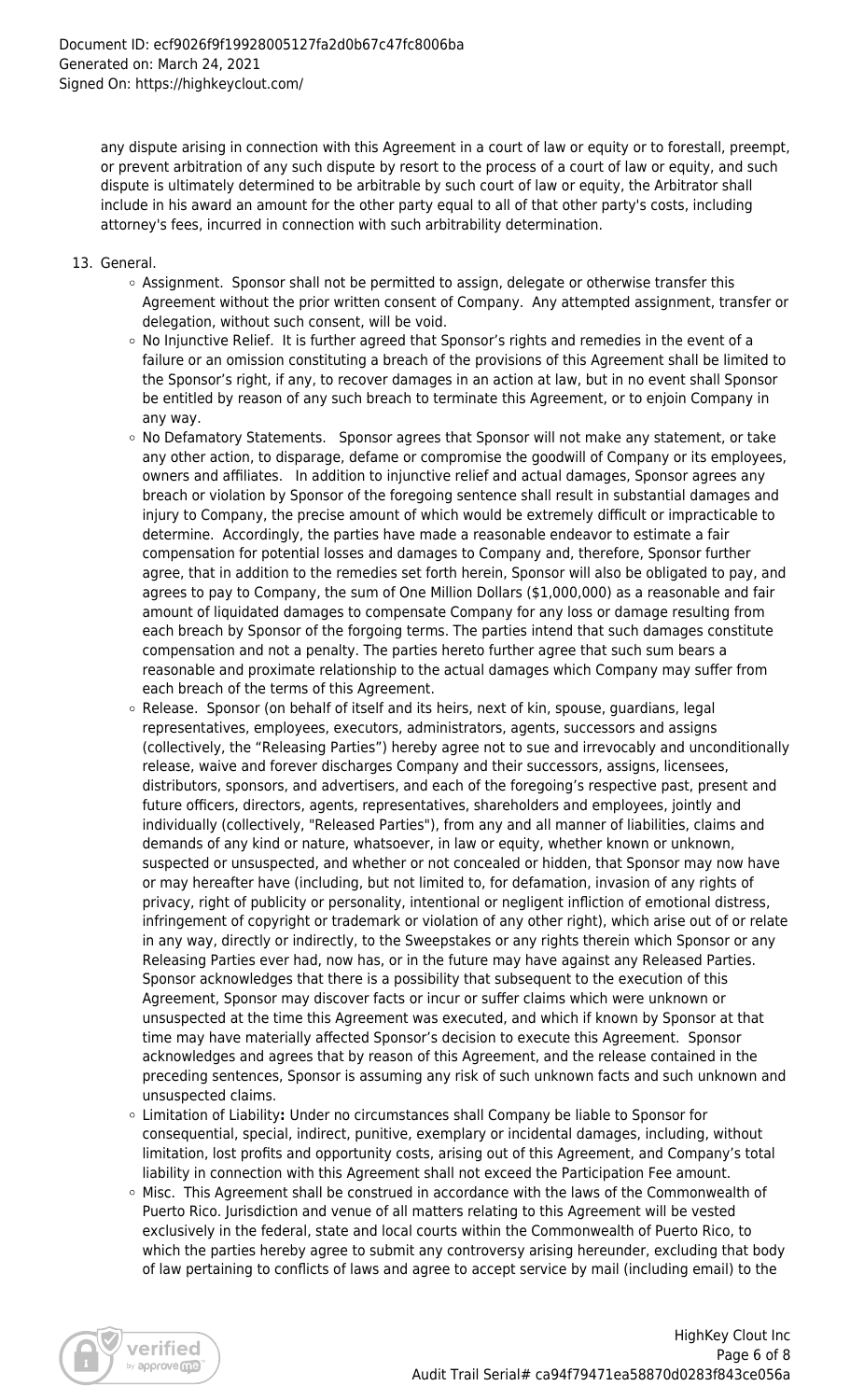address listed herein (or as such address may be amended as permitted herein). This Agreement, contains the full and complete understanding between the parties and supersedes all prior agreements and understandings, whether oral or written concerning the subject matter hereof. This Agreement may not be modified or changed except by a writing signed by all of the parties. Each of the parties acknowledges that no representation or promise not expressly contained in this Agreement has been made by the other or its agents or representatives. The failure of any Party to enforce at any time any of the provisions hereof shall not be construed to be a waiver of such provisions, or of such Party's rights thereafter to enforce any such provisions. In the event any provision of this Agreement is held to be invalid or in violation of any law, statute, regulation, order or lawful union or guild requirement, the Agreement shall be deemed modified to the minimum extent required in order to comply therewith and shall otherwise continue in full force and effect. This Agreement is executed in two (2) counterparts (digital signatures acceptable), whereas each Party shall retain one (1) counterpart. Each counterpart shall be deemed an original whereas both together shall constitute one and the same instrument. This Agreement is not intended, nor shall it be deemed or construed, to create a relationship of principal and agent or partnership or joint venture between the parties and neither Party shall have any power or authority to enter into any agreement on behalf of the other Party or to otherwise bind or obligate the other Party in any manner whatsoever. Sponsor has entered into this Agreement freely and voluntarily, and acknowledges that Sponsor either consulted with independent counsel before entering into this Agreement, or had the opportunity to do so, but elected not to.